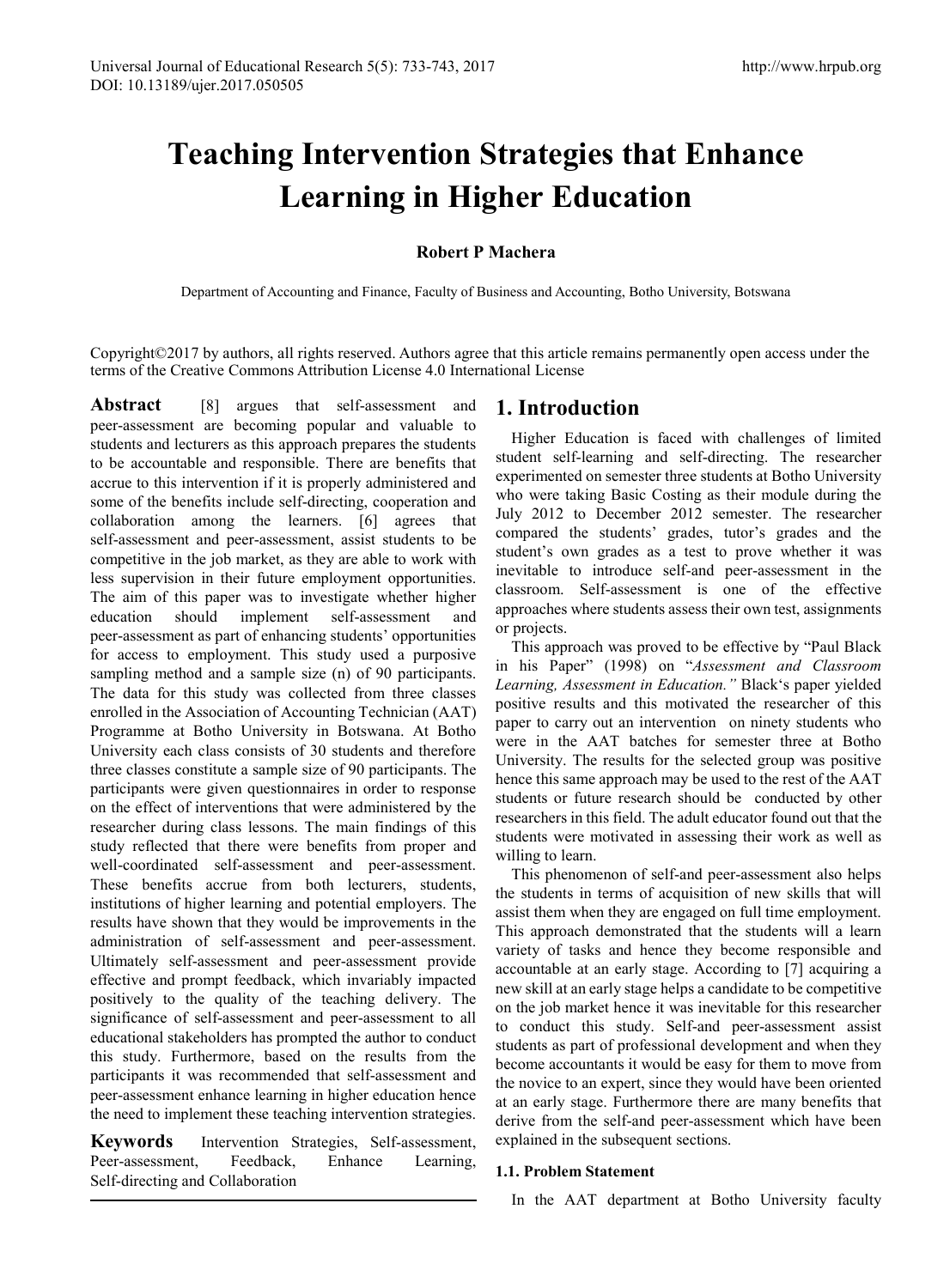members are given three classes to teach and a class constitute of thirty students. It is imperative for these students to write at least five mock examinations before they write the final assessment. These mock assessments act as formative feedback hence the need for prompt results. It is from this background that the author of this study was motivated to conduct this research. The self-and peer-assessment fosters debate among educators on the *credibility of grades* that are granted based on this concept unless if it is carried out for formative assessment only. The issue is that how much trust does the public give to a qualification obtained through self-and peer-assessment. Most educators agreed that it is imperative to encourage self-and peer –assessment as formative feedback rather than summative (final assessment), in order to get confidence from the society.

Furthermore, self-assessment and peer-assessment improves the relationships between the teacher and student. This study focuses on the restoration of the relationship between the teacher and the student. [10] postulate that self-assessment was important from a student's perspective as it enhances self-directed professionals to fit easily in the real world. Therefore, this study will address and prove that effective self-assessment and peer - assessment improves the teacher and student's relationship. Therefore the researcher was motivated to conduct this study and to draw some conclusions about how this approach may assist the students, teachers, educational institutions and the employers at large. The next section of this paper focuses on the purpose of the study.

#### **1.2. Purpose of the Study**

The main purpose of this paper is to identify approaches that prepare the students for self-learning and self-directing in the AAT department within Botho University.

#### **1.3. Objectives of the Study**

**The first objective** is to find out whether self-assessment and peer-assessment improves students' performance.

**The second objective** of this study is to find out whether there are benefits that accrue from well administered self-and peer-assessment.

**The third objective** is to see whether self-assessment and peer-assessment may be implemented in higher education.

The next section focuses on the research questions that will be answered in this study.

#### **1.4. Research Questions**

The research questions for this study are as follows:

- What are the students' reactions towards their performance after implementing self-assessment and peer-assessment?
- What are the benefits that accrue from well administered self-assessment and peer-assessment?
- What are the recommendations based on the participants' feelings towards implementation of self-assessment and peer-assessment in higher education?

The next section focuses on the scope of the study.

#### **1.5. Scope of the Study**

This section focuses on the scope of this study. This study is about the self-and peer-assessment in the AAT department at Botho University. The research also investigates whether self-and peer-assessment intervention prepares the students to be responsible and accountable when they are employed in future. The next section explores the significance of this study.

#### **1.6. Significance of the Study**

This section focuses on the significance of this study. The need to equip our students with skills in various methodologies of assessment is critical to their effective preparation for global employability. By and large all employers are bound to use some form of assessment in measuring performance and utility of their employees to their business operations. This study will hopefully shed some light on the how we utilise current and recommended assessment methodologies in the processes of enhancing global employability of our graduates.

The subsequent section explores the literature review pertaining to this study.

# **2. Literature Review**

This section reviews theoretical and empirical literature pertaining to self-assessment and peer-assessment, particularly in relation to lifelong learning. The next section explains the five stages of professional development.

#### **2.1. Metaphors, Five Stages of Professional Development**

This section focuses on the five stages for professional development, which helps students in the AAT department to identify their levels of entry into employment world. [3] postulates that there are five stages of professional development from novice to expert which were summarised in Table 1 below.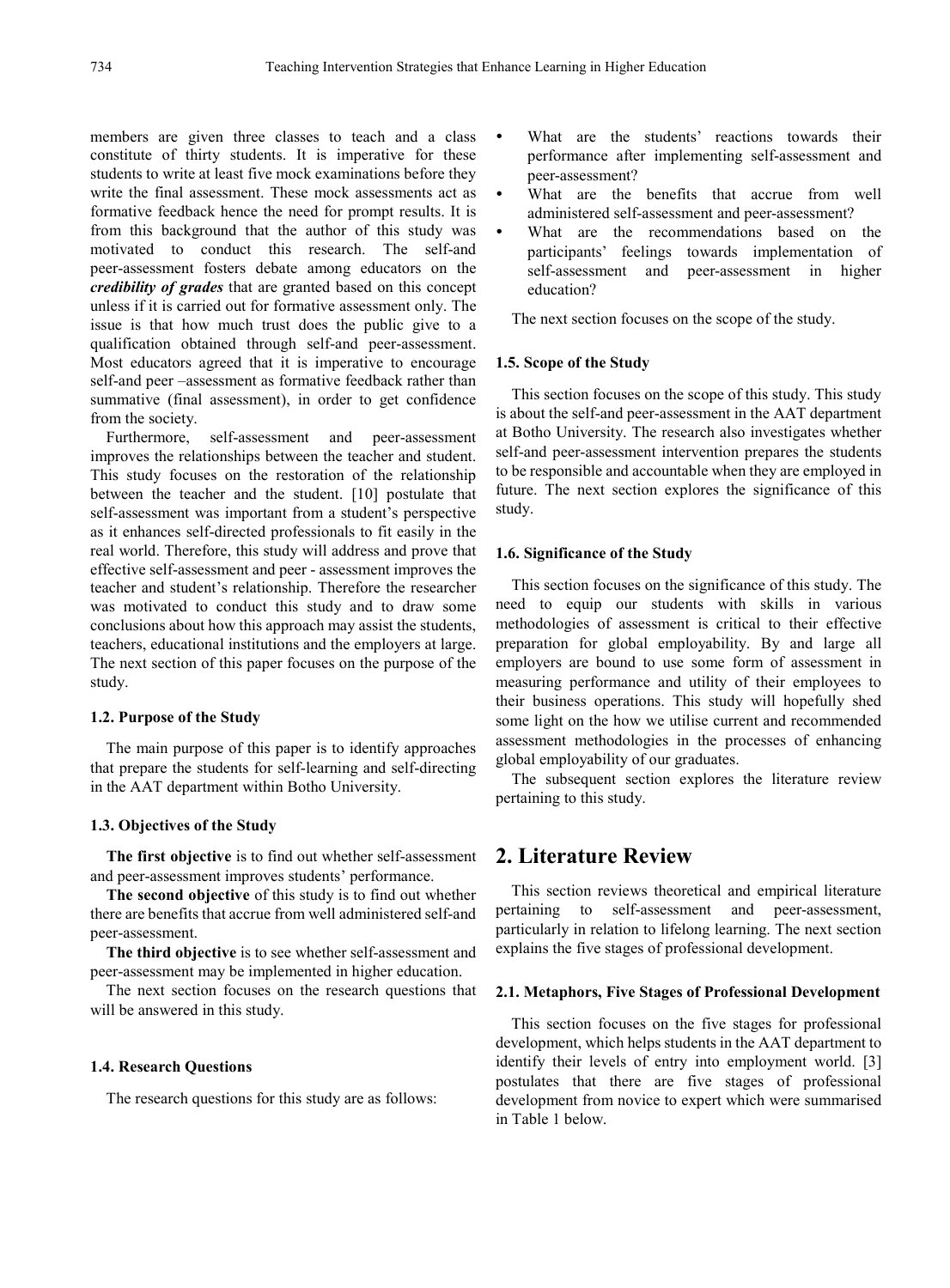| Level of expertise         | Situational awareness                                                              | General practice application                                                                                             | Application                                                                                                                                                                                                                                                   |
|----------------------------|------------------------------------------------------------------------------------|--------------------------------------------------------------------------------------------------------------------------|---------------------------------------------------------------------------------------------------------------------------------------------------------------------------------------------------------------------------------------------------------------|
| Novice                     | Little experience with real<br>situations                                          | Rely on rule - oriented<br>behaviour to guide practice                                                                   | Junior clerks acquired a diploma in AAT. Draws on own<br>experiences as student for Botho University through the<br>self-and peer-assessment intervention.                                                                                                    |
| Advanced<br>Beginner       | Able to differentiate between<br>situations                                        | Can cope with reality                                                                                                    | Assistant accountant-experience in all fields of practice,<br>but not considered an expert                                                                                                                                                                    |
| Competent<br>professional  | Usually has three to five.<br>years of experience in<br>specific field of practice | Can organize and plan<br>activities and can cope with<br>unpredictable situations.                                       | Accountant competent in the preparation of financial<br>statements. Built up professional networks. Can supervise<br>large projects.                                                                                                                          |
| Proficient<br>professional | Understands complex<br>practice-related situations                                 | Progresses to a holistic sense<br>of the work                                                                            | Finance Manager, this is an established accountant and is<br>respected in his or her field.                                                                                                                                                                   |
| Expert                     | Transforms information into<br>practical knowledge, made<br>meaningful by context  | An involved performer, not<br>detached observer<br>just a<br>guided by clinical reasoning<br>and professional judgement. | Financial Director, this is a professional in the field of<br>accounting and is usually considered an expert of the<br>subject matter. Respected for competence and expertise by<br>colleagues, mentees, learners and others in the accounting<br>discipline. |

**Table 1.** The professional practice implications of the five levels of expertise ("Adapted from Daley, 1999; 2000; 2001; McDonald, 2001")

The above levels assist the students in understanding the levels they go through after leaving the training institutions. As the students will learn to be self-directed through self-and peer-assessment intervention they become responsible and accountable to their work.

The next section focuses on Pedagogy and Andragogy principles.

#### **2.2. Pedagogy and Andragogy Principles**

The two terms are often used side-by-side when discussing education, training, and development. It is therefore vital to get them clarified at the outset through an explanation of these principles. "**Andragogy**" refers to the art and science of helping adults to learn, while "Pedagogy" is the art and science of teaching children. For centuries, educators had only one model-the pedagogical model. This is one that most educators have experience with, as it has dominated the education field until recently. As a result, adults have generally been taught as if they were children. The next section explains the characteristics of school children and adults.

## 2.2.1. Characteristics of School Children and Adults

The pedagogical model makes the following assumptions about school children.

- The learner is mainly dependent on the teacher, and is often submissive and carries out the teacher's directions.
- The child's experience is limited and depends on the teacher's experience and support in order to learn new knowledge.
- Learners become ready to learn what the teacher tells them they must learn if they want to pass.
- Learners have a subject-centred orientation to learning and see learning as acquiring matter content.
- Children are motivated by external motivators; for example the marks, the teacher's approval or disapproval and parental pressure.

According to the andragogical model, the following are some of the characteristics of the adult learner that were

postulated by [4]:

- Adult learners are autonomous and self-directed. That is they need to be free to direct themselves. They need to be involved in the learning process and the educators serve as facilitators for them. Educators should allow participants to assume responsibility and accountability for presentation and group leadership.
- Adults have accumulated a foundation of experiences from their work, home as well as previous education. They need to connect learning to this knowledge or experience base. To help them do so educators should draw out participant's knowledge and experience relevant to the subject matter.
- Adults are relevancy-oriented. They must see a reason for learning something. Learning has to be applicable to their working environment or other responsibilities of value to them. Therefore, the educator should identify the objectives for them before the course or the intervention begins.
- Adults are practical. They tend to focus more on the lesson that is most useful to them in their field of work. They may not be interested in knowledge for its own sake, and as such instructors should explicitly tell them how the lesson or the intervention would be useful to their job.
- Adults need to be respected. Educators should acknowledge the wealth of experiences that the learners bring to the classroom, and treat them as equals in experience and knowledge and allow them to voice their opinions freely in class.
- Adults prefer to have some degree of control over their learning, and may need some degree of directness depending on their maturity level. They tend to be voluntary and believe that education will be helpful.
- Adults are people with bodies influenced by gravity. Frequent breaks must be planned, even if they are two-minute stretch breaks. During a lecture a short break after every 45 – 60 minutes is useful.
- Adults have pride; therefore they need to be supported as individuals. They will not ask questions or answer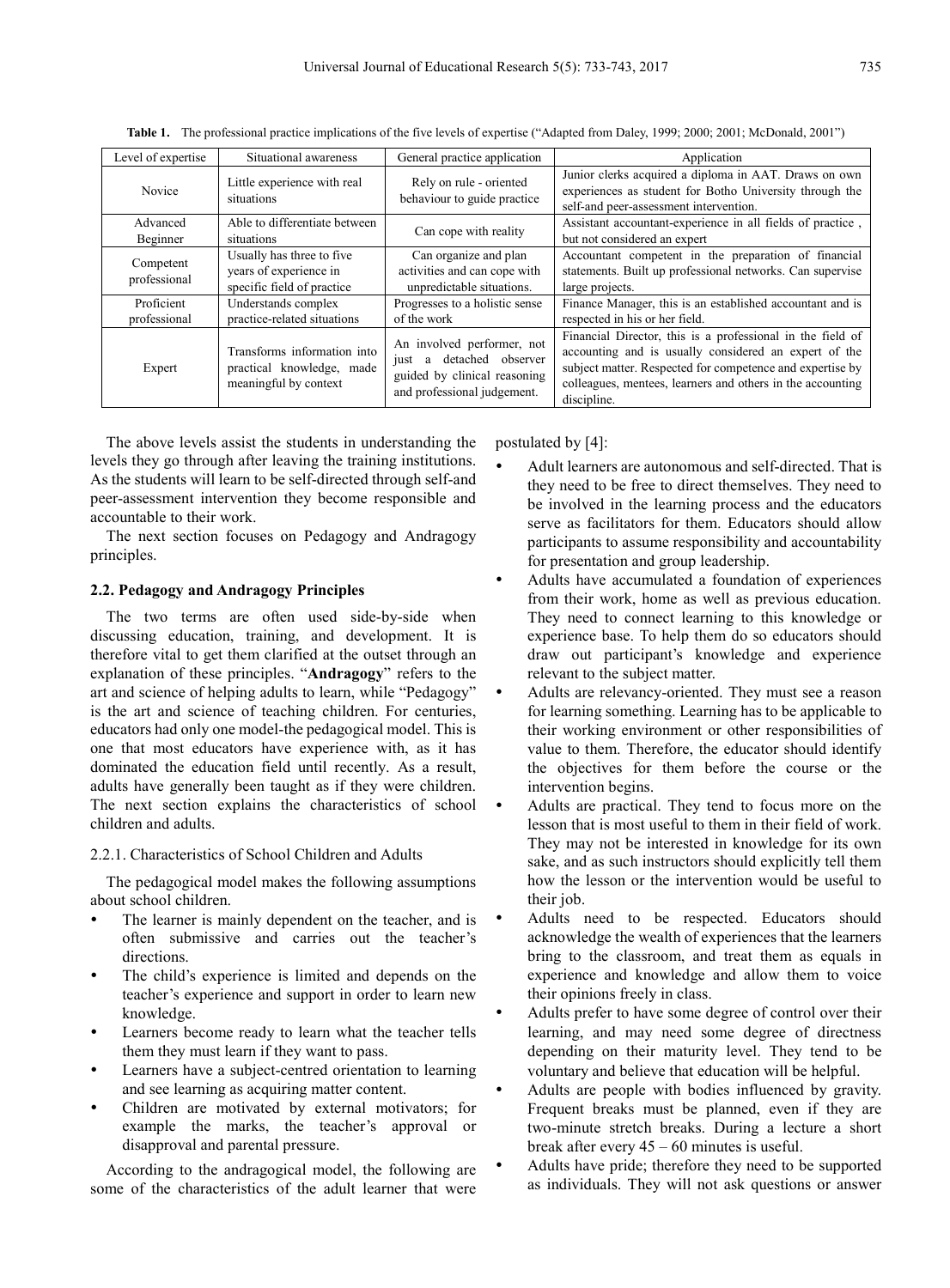questions if they are afraid of being ridiculed. Treat all comments with respect.

The educator should note that individual differences increase with age. Take into account differences in style, time, and pace of learning. Use auditory, visual, tactile and participatory teaching methods.

#### 2.2.2. What is an adult?

According to [4], "a person become adult psychologically when they arrive at a self-concept of being responsible for own lives and of being self-directed". The implications are that:

- The educators should be extremely careful and sensitive to individual adults under their care.
- While it is the psychological definition that is most crucial, the other definitions play an important part of defining adulthood.
- The educator should synchronise learning styles with methods of facilitating learning grounded in the definition of an adult.
- The *pedagogical* and *andragogical* assumptions are complementary because there are circumstances where pedagogical assumptions suit adults and vice versa.

The following section focuses on the implications for adult learning.

#### 2.2.3. Implications for Adult Learning

This section focuses on the implications for adult learning that comprises of: self-concept, experience, readiness to learn, orientation towards learning.

#### **a) Self-concept**

A climate of openness and respect is helpful in identifying what learners want and need to learn. Adults enjoy planning and carrying out their own learning exercises, and *they also need to be involved in evaluating their own performance.*

#### **b) Experience**

Less use is made of transmittal techniques for example lectures and more of experimental techniques such as role-play. A new discovery by learners on how to learn from experience is a key to and essential for self-actualization. Mistakes are opportunities for learning. To reject adult experience is to reject the adult.

#### **c) Readiness to Learn**

Adults need opportunities to identify the competency requirements of their occupational and social roles. Adult readiness to learn and teachable moments come to a peak at those points where a learning opportunity is co-ordinated with recognition of the need to know. Adults may also best identify their own readiness to learn and teachable moments.

#### **d) Orientation Towards Learning**

Adult learning needs to be problem-centred, and not theoretically oriented. Formal course development is less valuable than finding out what learners need to learn. Adults

also need the opportunity to apply and try-out learning quickly.

These were the implications of andragogy for adult learning and the next section explores on the implications for the educator.

## 2.2.4. Implications for the Educator

This section explores on the implications for an educator, which includes: self-concept, experience, readiness to learn and orientation towards learning.

## **a) Self-concept**

Educators recognize that learners are self-directing, and treat them accordingly. The educator is a learning reference, rather than a traditional instructor, and avoids talking down to adult learners who are experienced decision-makers and self-starters. The educator should, instead, try to meet learner needs.

#### **b) Experience**

The educator should not reject the experience of the adult learner; therefore experience is viewed as foundational to all subsequent learning.

#### **c) Readiness to Learn**

Adult learners learn when they are assisted to identify gaps in their knowledge. No questions are perceived as wrong, and all questions are opportunities for learning.

#### **d) Orientation Towards Learning**

The primary emphasis in the course is on learners learning, rather than on teachers teaching. Involvement in problems to be solved, case histories, and critical incidents generally offer greater learning opportunity for adults than talking to them in a lecture.

The literature pertaining to adult students has shown that the educator should motivate the learners to be self-directed hence the need to conduct this study as an intervention. This intervention may assist Higher education institutions in employing self-and peer-assessment as a strategy which prepares students to be responsible and accountable in their future employment circles. It is important for the researcher to understand the application of the principles of pedagogy and andragogy as they act as a vehicle in the implementation of self-and peer-assessment in the classroom.

The next section explores the research design and methodology for this study.

# **3. Research Design and Methodology**

This section focuses on the research design and methodology that was used in this study to collect and analyse the data. The researcher used a survey research design to investigate the impact of self-and peer-assessment in the AAT department at Botho University in Botswana. The main purpose of this study was to determine whether self-and peer-assessment prepares the students to be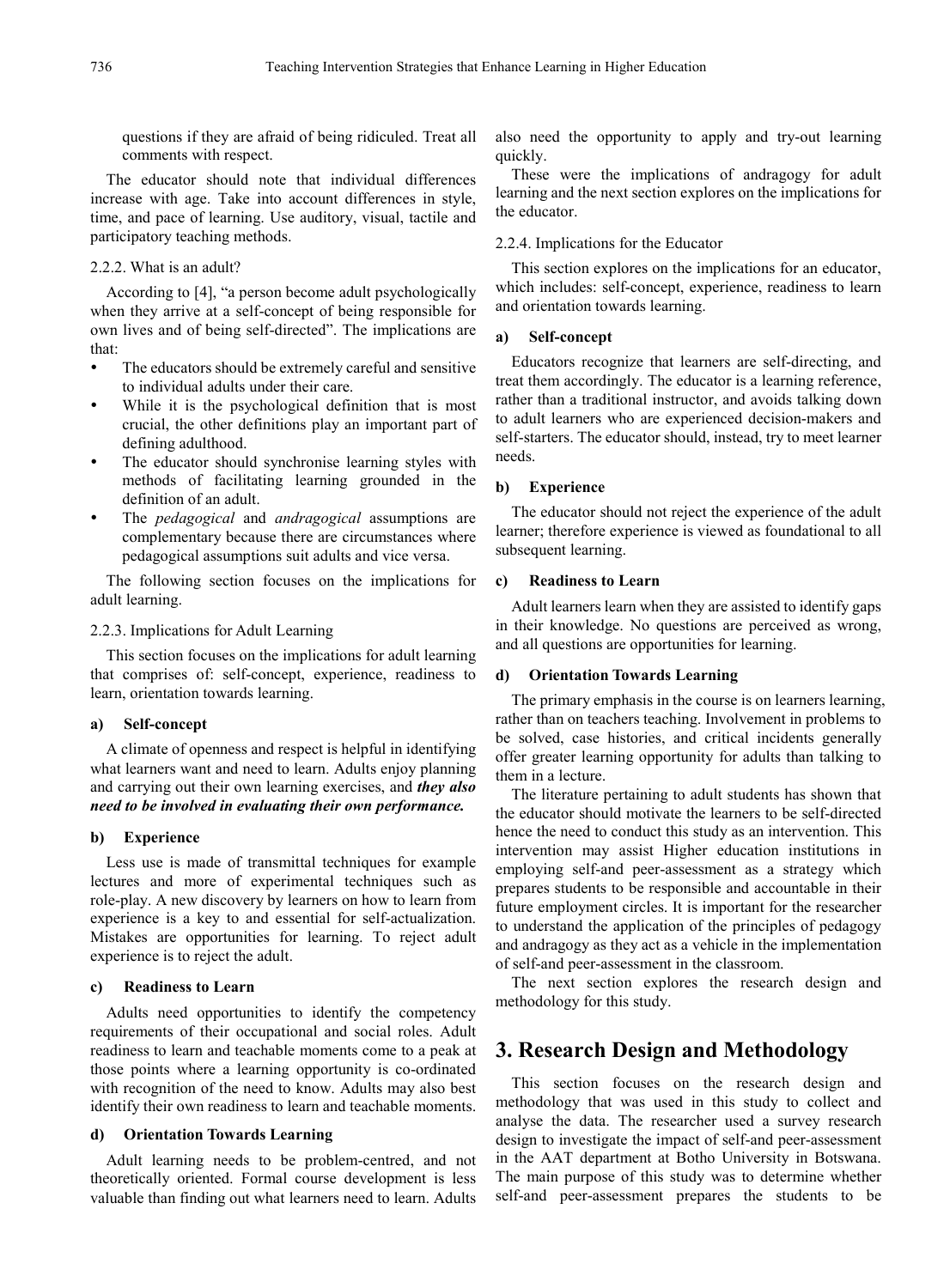self-directed and enhance competitiveness in the employment market. In the context where students are self-directed there will be a competitive edge in the job market.

The data for this study was collected form the three classes for AAT semester three with a population of 90 students.

The next section explores on the training that was given to the participants of this intervention.

#### **3.1. Training of Participants on the Intervention**

The targeted control group required training before the implementation of the self-and peer-assessment intervention. The training and implementation took place on the following days; Tuesdays, Wednesdays and Thursdays in Swaneng room number 12 in Botho University. A detailed timetable for this experiment was given to the concerned students. According to [2] whenever there is a change, the majority of the people may resist because of psychological reasons such as: fear of the unknown and a natural resistance inherently in human beings, therefore there was a need conduct a quick survey using a questionnaire, to investigate whether the students accept or reject the implementation of self-assessment and peer-assessment. The implementation process of this intervention was explained in section 3.2 of this study.

## **3.2. Procedures for the Implementation of Self-assessment and Peer-assessment to three Classes at Botho University**

The researcher a teacher for AAT Basic Costing was challenged to prepare students to be accountable and responsible through self-assessment and peer-assessment. Therefore there was a need for the AAT students to write six mock assessments before final examination because this was part of their deep learning. The author of this paper was convinced that at least 85% of the students may obtain competency results if they work on all the six practice assessments. The challenge to the researcher was to train the students to self-assess and peer assess their own work in order to get prompt feedback. The only panacea to the researcher's problem was the implementation of self-assessment and peer-assessment in to his classes. The researcher used the three classes as the control group for the other AAT classes, therefore if this implementation proved to be successful; it would then be extended to other classes. Furthermore, this intervention was very important to the AAT department because if positive results would be yielded this same approach may be implemented across the AAT department. [9] pointed out that there are various benefits which accrues to a proper implementation of self-assessment and peer-assessment and some of these benefits include; students would learn from themselves and others; peer assessment may, in some ways assess the students' performance more effectively and objectively; the individual student will work very hard in order to cope with the team; the individual student contribute to the group work and is perceived as motivated; students would appreciate the role they play in setting out a criteria for standardisation; the involvement and engagement of students in devising the assessment criteria would be an effective way of developing their understanding of the criteria and contributed to their favourable attitudes towards the use of self-assessment and peer-assessment; self-assessment and peer-assessment assists students in problem solving and decision making; self-assessment and peer-assessment will enhance team building and cooperation among the teams and it will be very easy for the teachers to coordinate their classes as good spirit and cooperation will have been enhanced in the classes. Furthermore, the self-assessment and peer assessment improves the teacher and student's relationship.

The implementation of this approach would be based on the outcome from the quick survey through a questionnaire, which the researcher gave to his classes asking the students whether they support self-assessment and peer-assessment. The questionnaire was completed by the students after training on the benefits of self-assessment and peer-assessment. The researcher proceeded with the implementation after more than 50% of majority of the students accepted the self-and peer-assessment approach. A brief summary of the training to the three classes was explained in section 3.3 of this study.

## **3.3. Training on the Benefits for Self-assessment and Peer-assessment**

Training of the students was vital to this intervention because the success of this experiment depended on the students' competency to carry out this task. Furthermore, training and support in the developing of the skills necessary for accurate grading appears to pay off. Training of participants yielded better results from the exercise and foster confidence to the students. Training is a systematic process of developing the knowledge, skills and attitude required by an individual to perform adequately a given task or job [7]. The students' behaviour changed after this effective training. The researcher was convinced that the students understood the importance of the self-assessment and peer-assessment hence a quick survey was conducted as explained in section 3.4 of this study.

#### **3.4. Administration of the Quick Survey**

The researcher gave the students a questionnaire with instructions on how to complete it and it took them approximately half an hour to complete. The students were told not to complete their names on the questionnaire. The importance of the questionnaire was explained during the training sessions and all the questionnaires were completed. The questionnaires were given to the ninety students who were in the researcher's classes.

The results from a quick survey were analysed in section 4 of this study.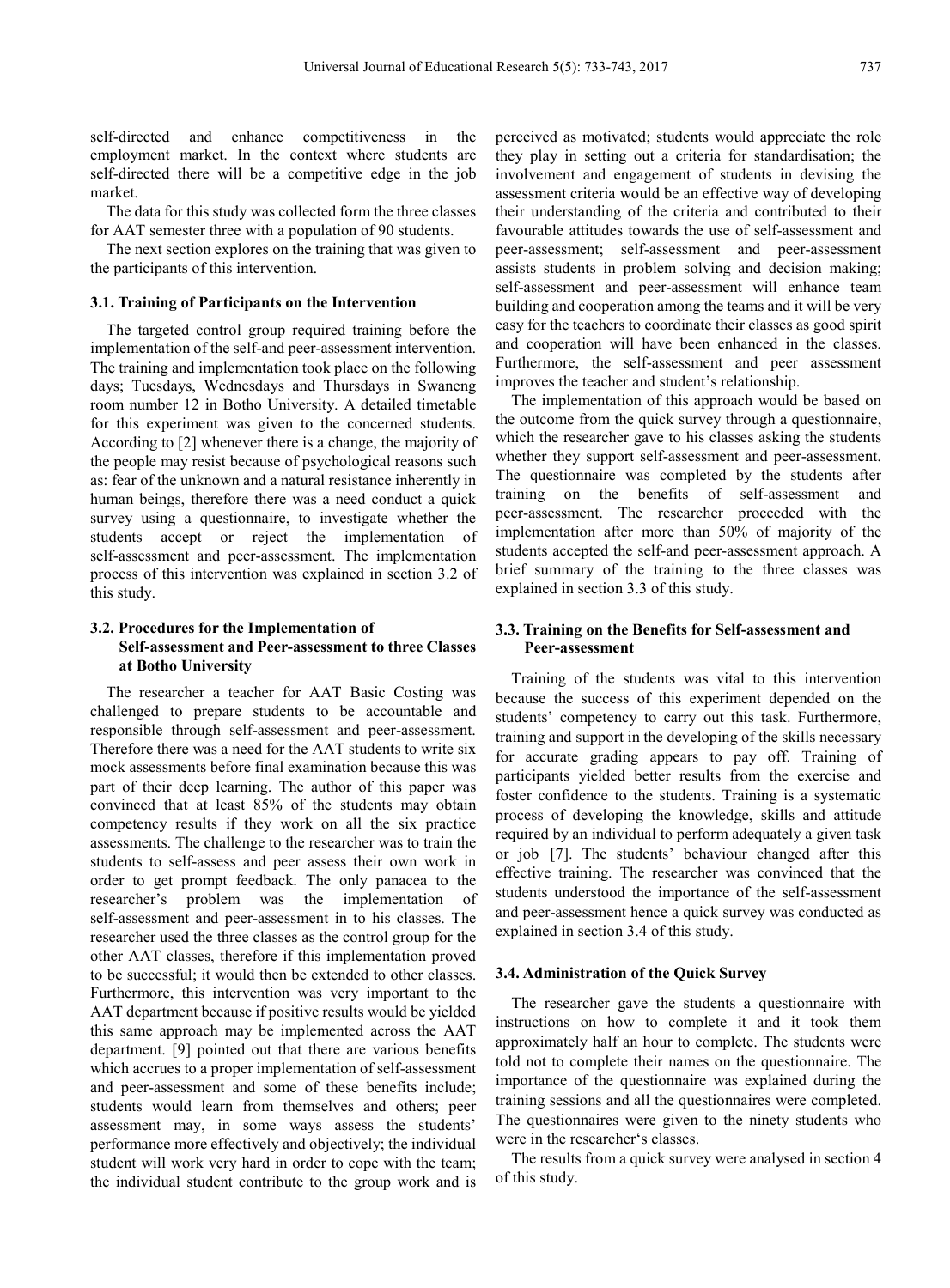# **4. Analysis of the Results from the Quick Survey**

## **4.1. Outcome from the Quick Survey**

The students supported the idea of self-assessment and peer-grade; the results of the quick survey are shown on table 2 below:

| no. | Ouestion                                                                                     | Strongly<br>agree | Agree | Disagree | Strongly<br>Disagree | Total<br>Students |
|-----|----------------------------------------------------------------------------------------------|-------------------|-------|----------|----------------------|-------------------|
|     | Self-assessment and peer-assessment is a vehicle for formative feedback                      | 65                | 21    |          |                      | 90                |
|     | Self-assessment and peer-assessment prepares students to be<br>accountable and responsible   | 66                | 24    |          |                      | 90                |
|     | Self-assessment change students' behaviour and attitudes                                     | 22                | 66    |          |                      | 90                |
| 4   | Self-assessment and peer-assessment enhances students' learning and<br>stimulates motivation | 77                | 13    |          |                      | -90               |
|     | Self-assessment and peer-assessment foster the students' performance<br>and participation    |                   | 88    |          |                      | -90               |
|     | Total                                                                                        |                   |       |          |                      |                   |

Table 2. Results of the quick survey

The responses were very good where the overall percentage of the students strongly agreed and agreed that there were benefits in the self-and peer-assessment intervention. This reflected that the students understood the benefits of self-and peer-assessments. The results were also interpreted in graphs below:



**Graph 1.1**. Self-assessment and peer-assessment is a vehicle for formative feedback

The results above reflect that 96 % of the respondents agreed that self-and peer-assessment provides as a vehicle for prompt and formative feedback.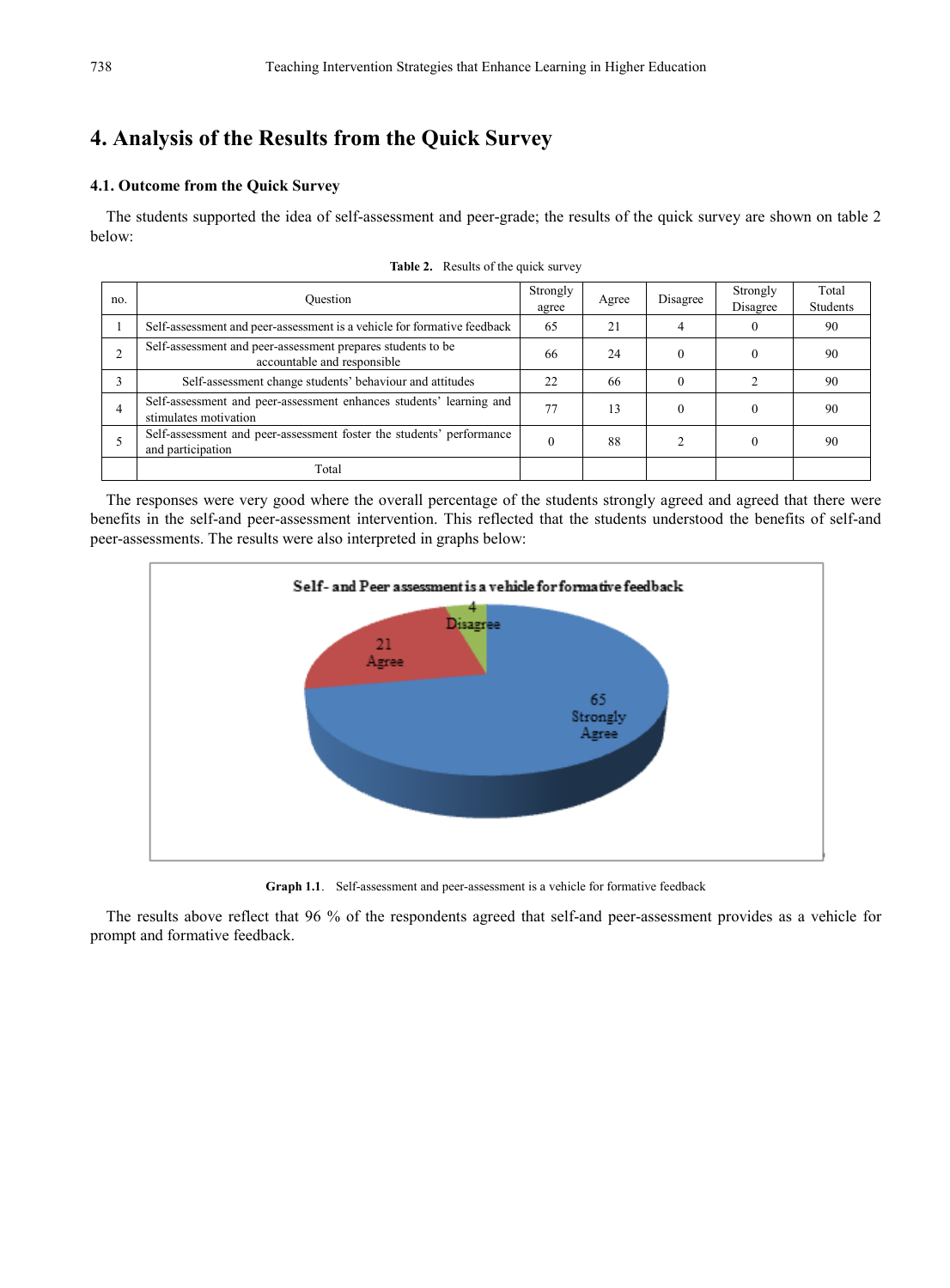

**Graph 1.2.** Self-assessment and peer-assessment prepares students to be accountable and responsible

The results above indicated that 100% of the respondents agreed that self-and peer-assessment prepares students to be accountable and responsible.



**Graph 1.3.** Self-assessment change students' behaviour and attitudes

The above graph reflected that 98% of the respondents agreed that self-and peer-assessment change the students' behaviour and attitudes. The 2% represented the students who were biased towards the intervention and they were students with negative attitude towards this intervention.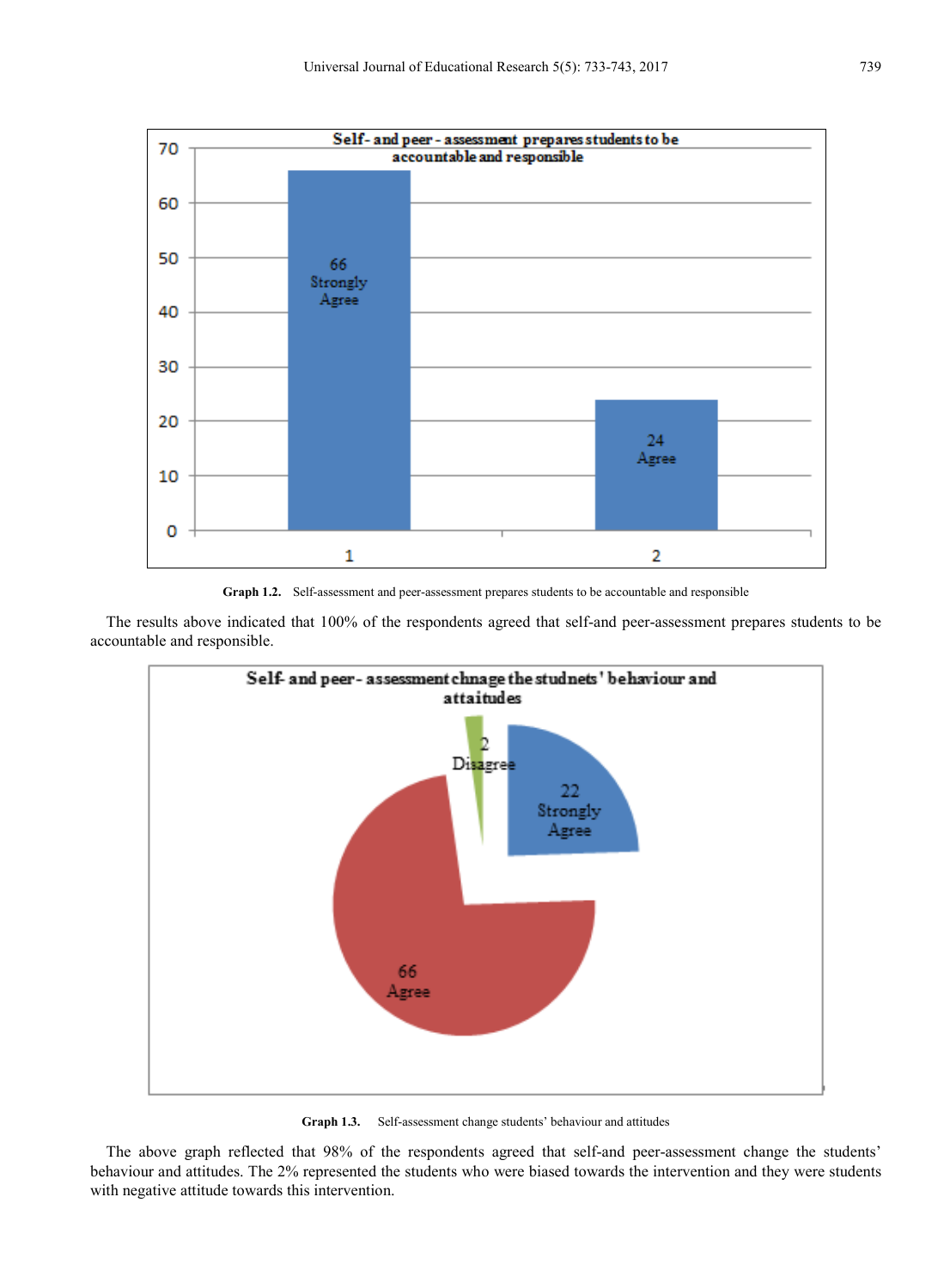

**Graph 1.4.** Self-assessment and peer-assessment enhances students' learning and stimulates motivation

The above graph reflects that 100% of the respondents agreed that self-and peer-assessment enhances students' learning and stimulates motivation. This study also proved that motivated students are self-directing and they cooperate by adhering to instructions and set standards. However, this concept of self-directing will assist students when they are employed as they are expected to work with minimum supervision.



**Graph 1.5.** Self-assessment and peer-assessment foster the students' performance and participation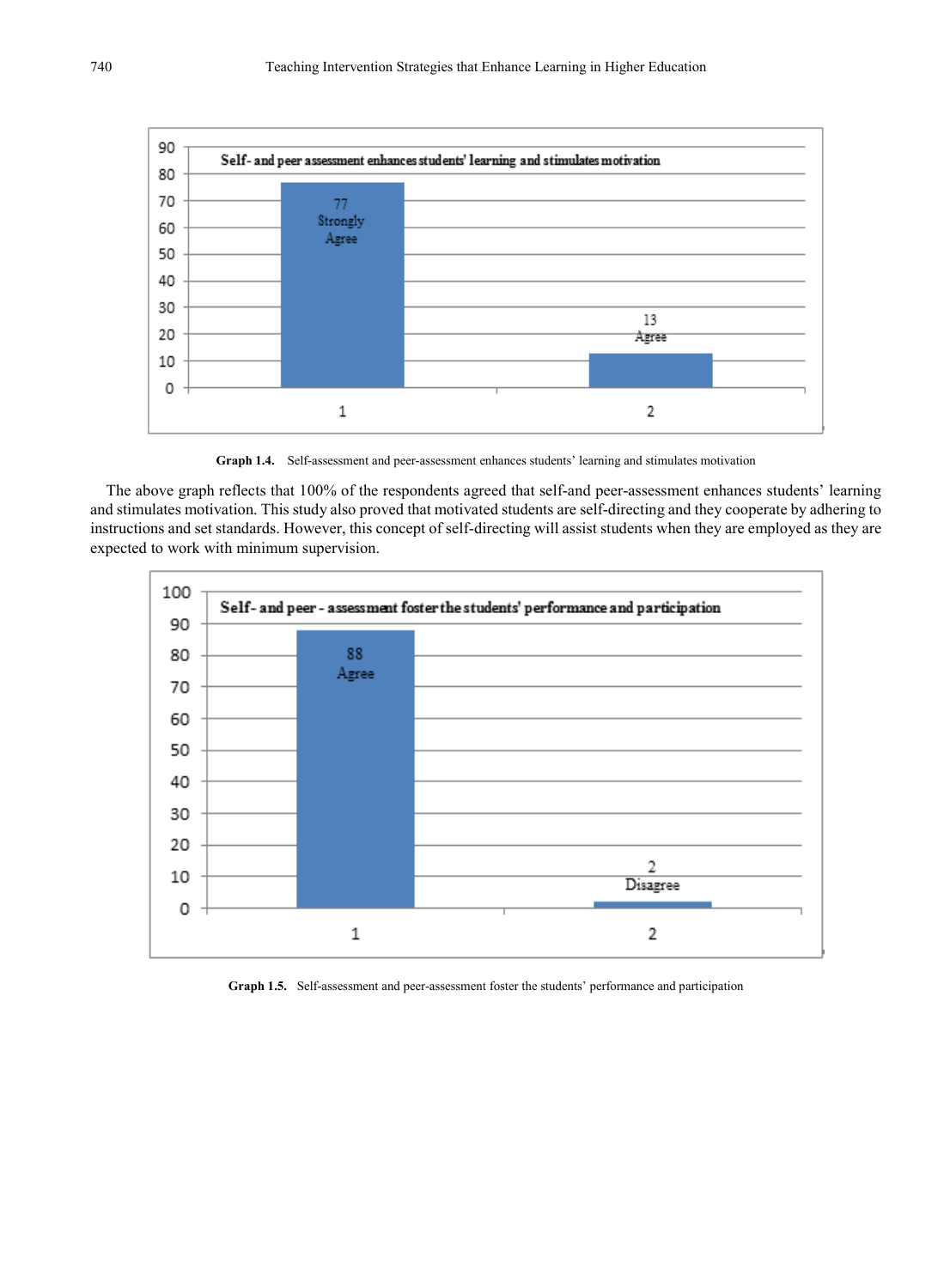The results above shows that 98% of the respondents agreed that self-and peer-assessment foster the students' performance and participation. Therefore it is important for students to peer-review other students' work because the rate of performance will be enhanced.

Finally the above results indicated that the majority (96%) of the students agreed with the concept of self-assessment and peer-assessment except for a 4% of the students who disagreed to the idea. The results were very favourable and the researcher proceeded with the intervention. It was very inevitable for the researcher to plan for the intervention and this was explained in section 5 of this study.

# **5. Planning for the Intervention**

The results from the quick survey were positive and shown that the researcher should proceed with the intervention. In order for the researcher to progress and succeed in this intervention it was imperative to plan how to carry out the experiment. A detailed plan was drawn out which included a workshop on how to standardize a practice assessment. The next section explains how to conduct a standardisation on AAT Basic Costing practice assessment.

## **5.1. Workshop on Standardisation of Practice Assessments**

The researcher conducted a workshop on how to standardize an AAT Basic Costing practice assessment using

the self-assessment and peer-assessment principles. The researcher used the first practice assessment in the AAT Basic costing as dummy assessments for both self-assessment and peer-assessment. A dummy sample of the assessment was used for standardisation. The researcher was very happy with the students' performance during the standardisation and this lead to the implementation stage on section 5.2 of the study.

#### **5.2. Implementation Stage**

The implementation of self-assessment and peer-assessment was launched after achieving a deviation on the standardization of marks equal to  $3 \geq -3$ . The researcher gave the students practice assessment 2 to write as a test. The students were given practice assessment 2 to write in class and the answer scripts were collected for self-assessment. The students marked their own work and the process took one-hour thirty minutes. The students' own grading was recorded. The teacher (researcher) marked the same papers and it took him three days to complete the assessment and recording of grades. The students and the teacher's grades were recorded in section 5.3 of this study.

### **5.3. Results on Self-assessment**

The results for the students' self-assessment and the teacher's results from practice assessments 2 for AAT Basic Costing are shown on table 3 below:

| Range %     | <b>Student-Self-Assessment</b> | Teacher's<br>Assessment | Variance | Outcome    |
|-------------|--------------------------------|-------------------------|----------|------------|
| Grading     | Œ                              | (F)                     |          |            |
| $0 \leq 69$ |                                |                         | - 1      | <b>NYC</b> |
| $70 - 79$   | 12                             | 13                      | $-1$     |            |
| $80 - 89$   |                                |                         |          |            |
| $90 - 99$   |                                |                         |          |            |
| 100         |                                |                         |          |            |
| Total       | 30                             | 30                      |          |            |

**Table 3**. Comparisons of results for students' self-assessment and my assessments (teacher's grades with one of the classes)

Key:

 $Competent = C$ 

Not yet competent = NYC  $Frequency = F$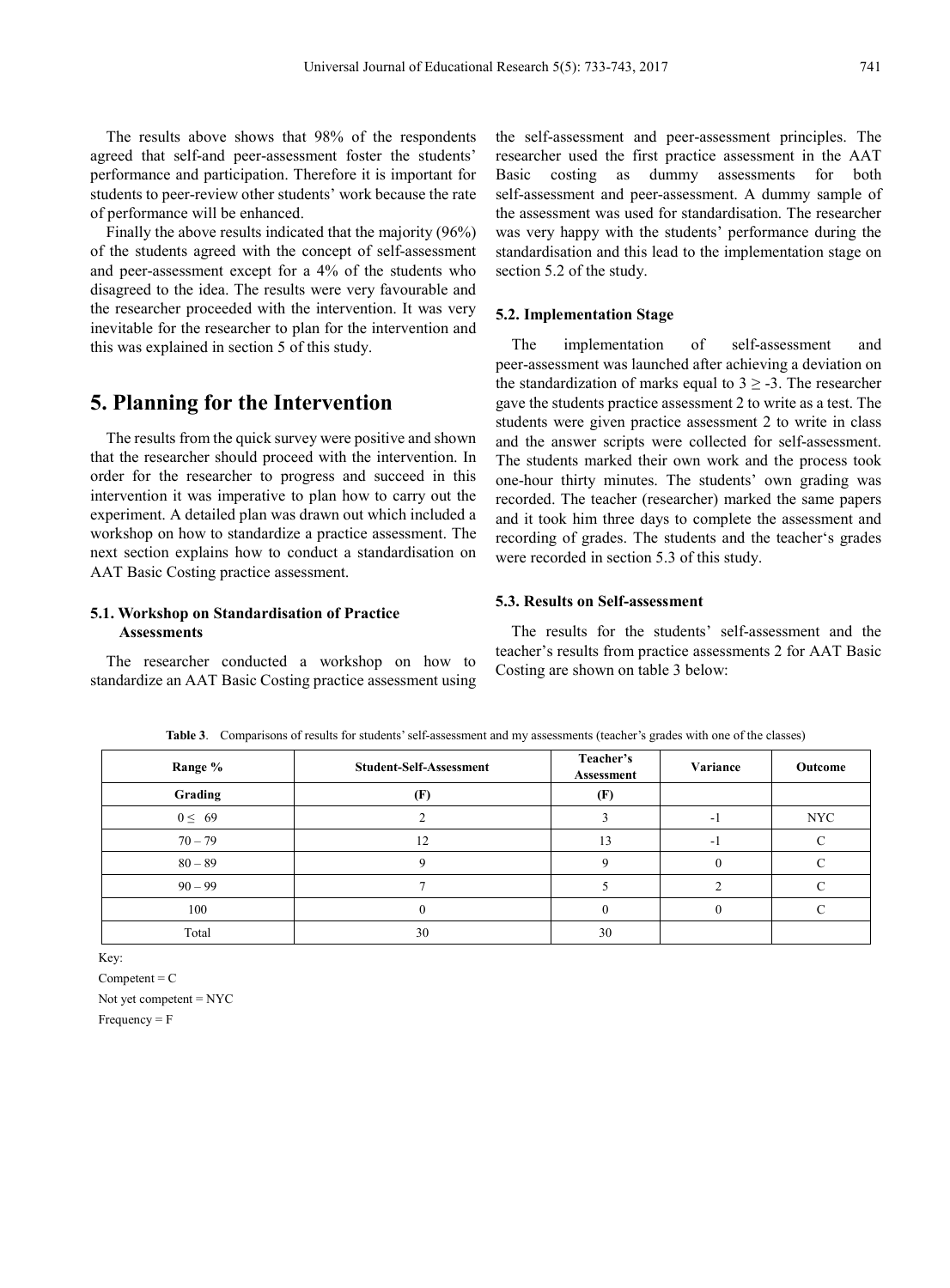The results reflected a low variance between the teachers' assessment and students' self-assessment. The differences were in the range between 0 to 69 %, 70 to 79 % and 90 to 99%. The variances in the analysis above have shown a positive relationship between the teacher's marking and the students' self-assessment. The teacher's results were almost similar to the results in [8]'s paper which indicated a very small margin on the variances. Therefore, this intervention supports the idea that the students should assess their own performance.

#### **5.4. Results for Peer-assessment**

The students were given practice assessment six and asked to peer-review each other's work. The results for peer-assessment are shown in table 4 below.

The results above indicated that the students' peer-assessment and the teacher's marking were close to each other and there were low variances which are statistically acceptable. The variances were from the students who were biased towards high performers and awarded them with low marks. The process also experienced that the high performers also awarded high marks to low performers; this same problem was experienced in [8]. A cure to this problem was to rigorously train the students in order to reduce the level of biasness.

#### *Feedback from Students*

The majority of the students enjoyed the intervention on self-assessment and peer-assessment, except for few who were not supporting the idea. The students gave positive verbal and written feedback; and they were willing to continue with the self-assessment and peer-assessment in future.

## *The Researcher's Feedback to Students*

The researcher organized a short briefing in order to appreciate the students' work. The researcher also appreciated their cooperation and participation which made this event a success. The researcher motivated his students to encourage other classes in accepting this idea of introducing self-assessment and peer-assessment.

# **6. Summary**

This intervention has proved that there are many benefits associated with self-assessment and peer-assessment to the students, teachers and the institution at large. The intervention also fosters continuous and quality improvement in the teaching field. Therefore the researcher recommended this intervention to the AAT department.

# **7. Evaluation of the Study**

This study focused on the areas that are included in the teaching, learning and assessment. The areas covered were, assessments, formative feedback and directed learning. The students were expected to learn by doing and hence this influenced directed learning. The students received prompt formative feedback and this assisted them in understanding taught concepts. The students quickly reflected on their learning and changed their ideas after seeing other students' work. The students worked on their assessments and learned from other pupils' ideas and made adjustments to their work. This is perceived as self-directed learning. The intervention encouraged students to adapt a concept of deep learning because assessing requires deep understanding of the subject matter. Lastly this study influenced the researcher to explore in future a research on whether to accept the credibility of grades on final results based on self-and peer-assessments.

# **8. Recommendations**

Based on the results from the participants it was recommended that self-assessment and peer-assessment enhance learning in higher education hence the need to implement these teaching intervention strategies. This study's recommendations are limited to formative assessments. However, the researcher challenges other researchers to consider future studies for self-assessment and peer-assessment focusing on summative assessments.

| Range %     | Student-peer-Assessment | Teacher's<br>Assessment | Variance | Outcome    |
|-------------|-------------------------|-------------------------|----------|------------|
| Grading     |                         |                         |          |            |
| $0 \leq 69$ |                         |                         | ۰.       | <b>NYC</b> |
| $70 - 79$   |                         | 16                      | - 1      |            |
| $80 - 89$   | ר ו                     | 10                      |          |            |
| $90 - 99$   |                         |                         |          |            |
| 100         |                         |                         |          |            |
| Total       | 30                      | 30                      |          |            |

**Table 4.** Comparisons of students' peer-assessment results and teacher's grades

Key:

 $Competent = C$ Not yet competent = NYC  $Frequency = F$